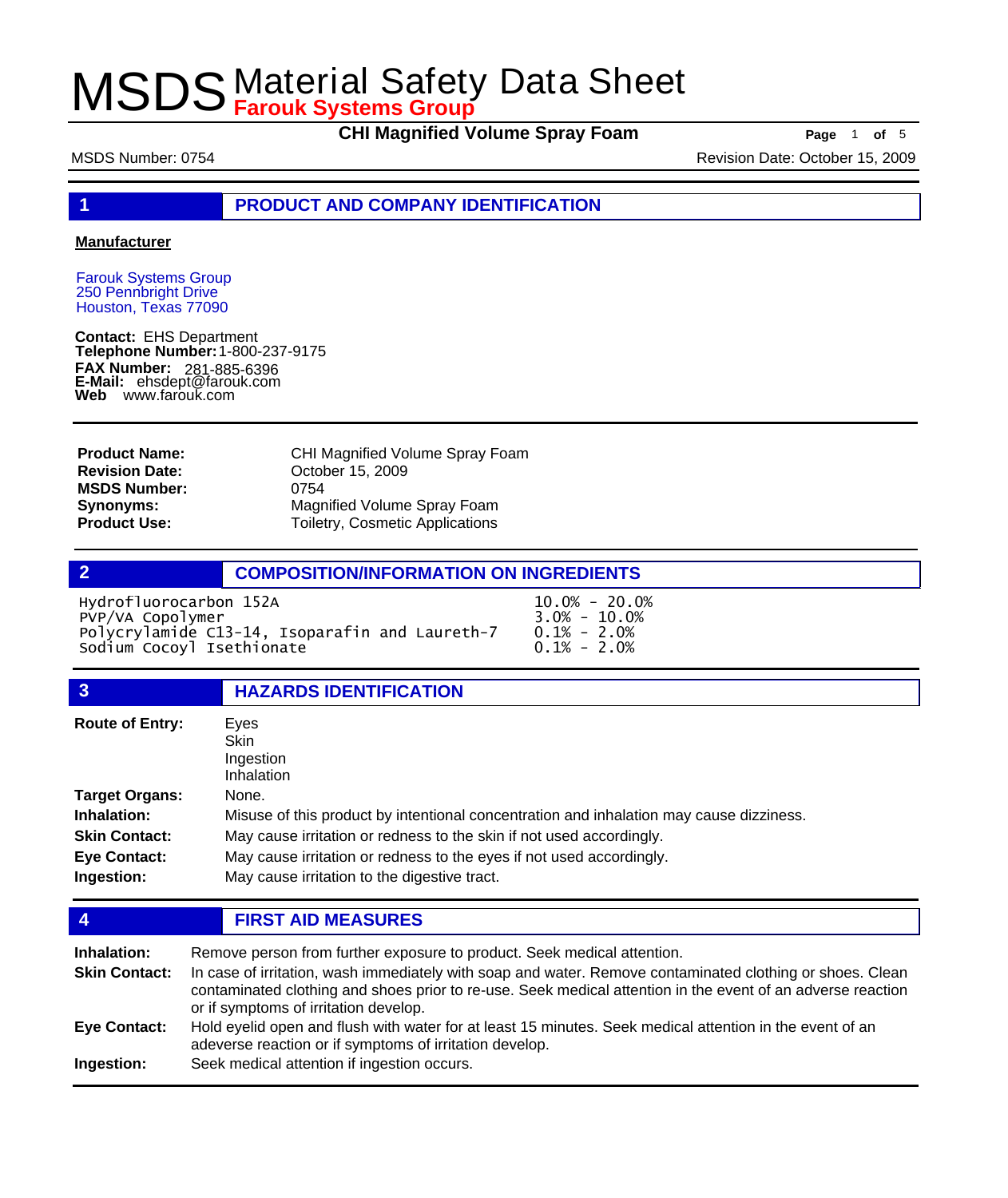**CHI Magnified Volume Spray Foam Page** <sup>2</sup> **of** <sup>5</sup>

MSDS Number: 0754 **All and 2009** Revision Date: October 15, 2009

**5 FIRE FIGHTING MEASURES**

FLASHPOINT AND METHOD:

 -30ºF TCC (Propellant Only); Concentrate 36ºF (EPA Method 1010) FLAMMABLE LIQUIDS: Not available. AUTO IGNITION TEMP: Not available FLAMMABLE CLASS: NFPA rating of 4 BURNING RATE OF SOLID: Not available

GENERAL HAZARDS: Evacuate personnel downwind of fire to avoid inhalation of fumes and smoke.

EXTINGUISHING METHODS: Chemical type foam, CO2(Carbon Dioxide), Dry Chemical, Water Fog HAZARDOUS COMBUSTION PRODUCTS: Fumes from flame might contain carbon monoxide.

FIRE FIGHTING PROCEDURES: This product is a flammable substance. However, hazardous decomposition and combustion products may be formed in a fire situation. Cool exposed containers with water spray to prevent overheating.

FIRE FIGHTING EQUIPMENT: Respiratory and eye protection are required for fire fighting personnel. Full protective equipment (Bunker Gear) and self contained breathing apparatus (SCBA) should be used for all indoor fires and significant outdoor fires. For small outdoor fires, which may be easily extinguished with a portable fire extinguisher, use of a SCBA may not be needed.

# **6 ACCIDENTAL RELEASE MEASURES**

SMALL SPILL: When a spill occurs, use absorbent material on the substance. Dispose of the material according to all local, state and federal regulations. Always use an absorbent material when cleaning up a spill.

ENVIRONMENTAL PRECAUTIONS: Avoid run-off or release into sewers, stormdrains and waterways.

GENERAL PRECAUTIONS: Remove containers away from oxidizing materials.

#### *HANDLING AND STORAGE* Use appropriate personal protective equipment as specified in Section 8. Handle in a manner consistent with good household/personal techniques and practices. **Handling Precautions:** Keep containers/bottles securely sealed when not in use. Store in cool/dry conditions that do not exceed room temperature. **Storage Requirements:**

### **8 EXPOSURE CONTROLS/PERSONAL PROTECTION**

| <b>Engineering Controls:</b>      | These recommendations provide general guideance for handling this product safely. Because<br>specific use conditions may vary, safety procedures should be developed for each specific<br>application of this product. When developing procedures, always consider potential waste,<br>disposal and personal safety issues. |
|-----------------------------------|-----------------------------------------------------------------------------------------------------------------------------------------------------------------------------------------------------------------------------------------------------------------------------------------------------------------------------|
| <b>Protective Equipment:</b>      | EYES AND FACE: For reasonable foreseeable uses of this product, eye and face protection<br>is not required.<br>SKIN: For reasonable foreseeable uses of this product, skin protection is not required.<br>RESPIRATORY: For reasonable foreseeable uses of this product, respiratory protection is not                       |
| <b>Exposure Guidelines/Other:</b> | required.<br>EXPOSURE GUIDELINES: Overexposure is unlikely. Since all parameters<br>cannot be foreseen, the use of engineering controls to reduce<br>exposure may be necessary.                                                                                                                                             |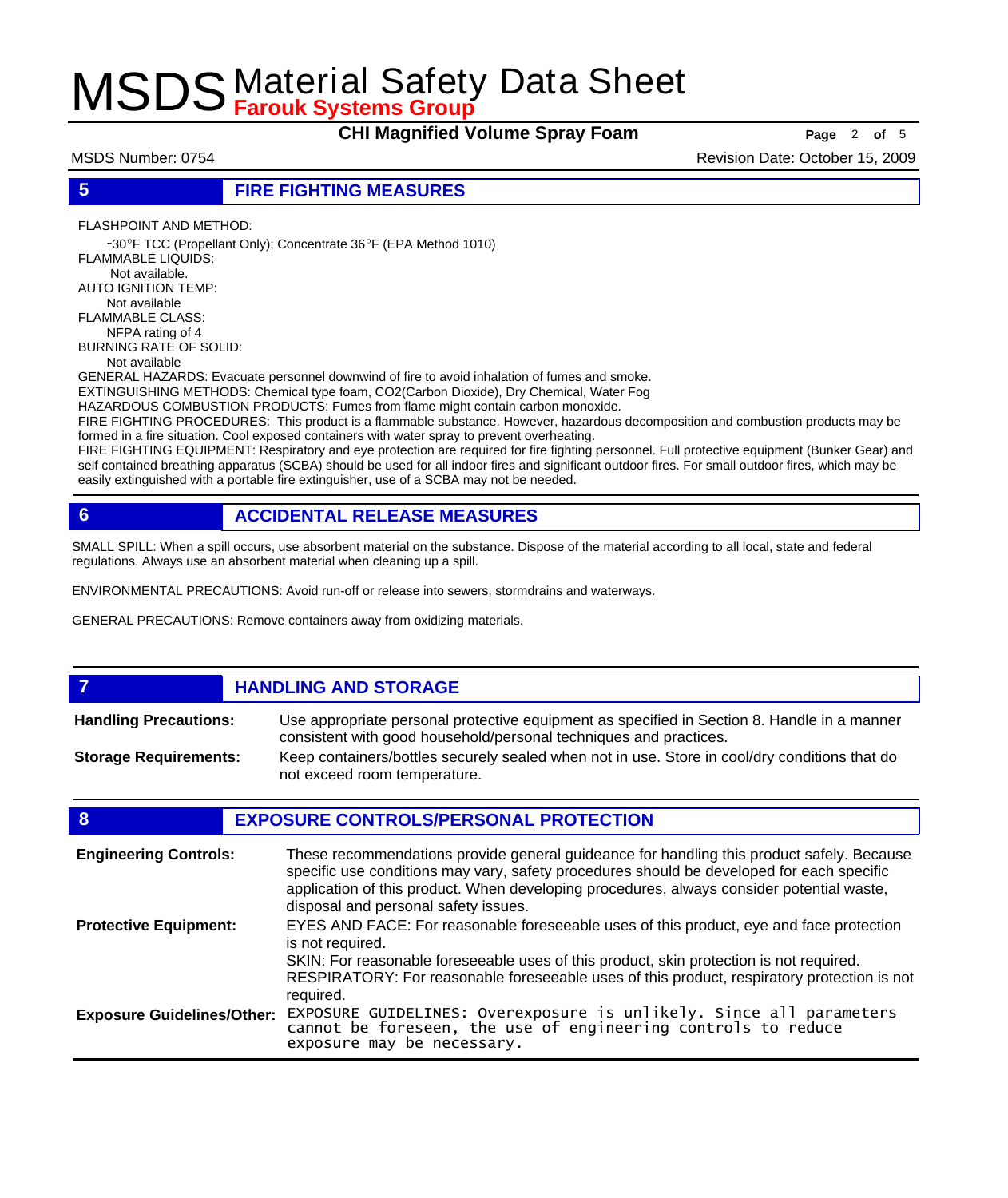**CHI Magnified Volume Spray Foam** Page 3 of 5

| MSDS Number: 0754 | Revision Date: October 15, 2009 |
|-------------------|---------------------------------|
|                   |                                 |

## **9 PHYSICAL AND CHEMICAL PROPERTIES**

| Appearance:                       | Foamy Liquid                                                    |                                        |                  |
|-----------------------------------|-----------------------------------------------------------------|----------------------------------------|------------------|
| <b>Physical State:</b><br>Aerosol |                                                                 | <b>Boiling Point:</b>                  | $173^{\circ}F$   |
| Odor:                             | Fruity fragrance                                                | Freezing/Melting Pt.: N/A              |                  |
| pH:                               | $4.5 - 5.5$                                                     | Solubility:                            | Soluble in water |
| <b>Vapor Pressure:</b>            | mm Hg @ 20°C: Can pressure not to<br>exceded 180 psig $@$ 130°F | Spec Grav./Density: 0.921-0.951 @ 20°C |                  |
| <b>Vapor Density:</b>             | $(Air=1) > 1$                                                   |                                        |                  |
| Evap. Rate:                       | >1                                                              |                                        |                  |
| <b>Viscosity:</b>                 | Aerosol @ ambeint                                               |                                        |                  |
| <b>Percent Volatile:</b>          | 6%                                                              |                                        |                  |

| 10                                       | <b>STABILITY AND REACTIVITY</b> |                                                                                                                                                                     |
|------------------------------------------|---------------------------------|---------------------------------------------------------------------------------------------------------------------------------------------------------------------|
| <b>Stability:</b>                        |                                 | YES                                                                                                                                                                 |
| <b>Conditions to avoid:</b>              |                                 | Do not store containers in direct sunlight or where conditions will heat them above<br>120°F. This product is an aerosol and should not be incinerated. Open flame. |
| Materials to avoid (incompatability):    |                                 | Keep away from oxidizing materials and flame.                                                                                                                       |
| <b>Hazardous Decomposition products:</b> |                                 | None known.                                                                                                                                                         |
| <b>Hazardous Polymerization:</b>         |                                 | Will Not Occur.                                                                                                                                                     |

### **11 TOXICOLOGICAL INFORMATION**

ACUTE:

DERMAL LD50: Mild-moderate irritant. ORAL LD50: >5 g/kg oral rat (non-toxic) Not tested on animals. INHALATION LC50: Could be harmful or fatal if misused improperly. EYE EFFECTS: This product may cause irritation to eyes if not used under normal conditions. Mild irritant. TARGET ORGANS: NONE. SENSITIZATIONS: Not available. CARCINOGENICITY: IARC: Listed by IARC - No. NTP: Listed by NTP - No. OSHA: Listed by OSHA - No.

MUTAGENICITY: Not available. REPRODUCTIVE EFFECTS: None. TERATOGENIC EFFECTS: Not available.

### **12 ECOLOGICAL INFORMATION**

ENVIRONMENTAL DATA: Not available. ECOTOXICOLOGICAL INFO: Not available. DISTRIBUTION: Not available. CHEMICAL FATE INFO: Not available.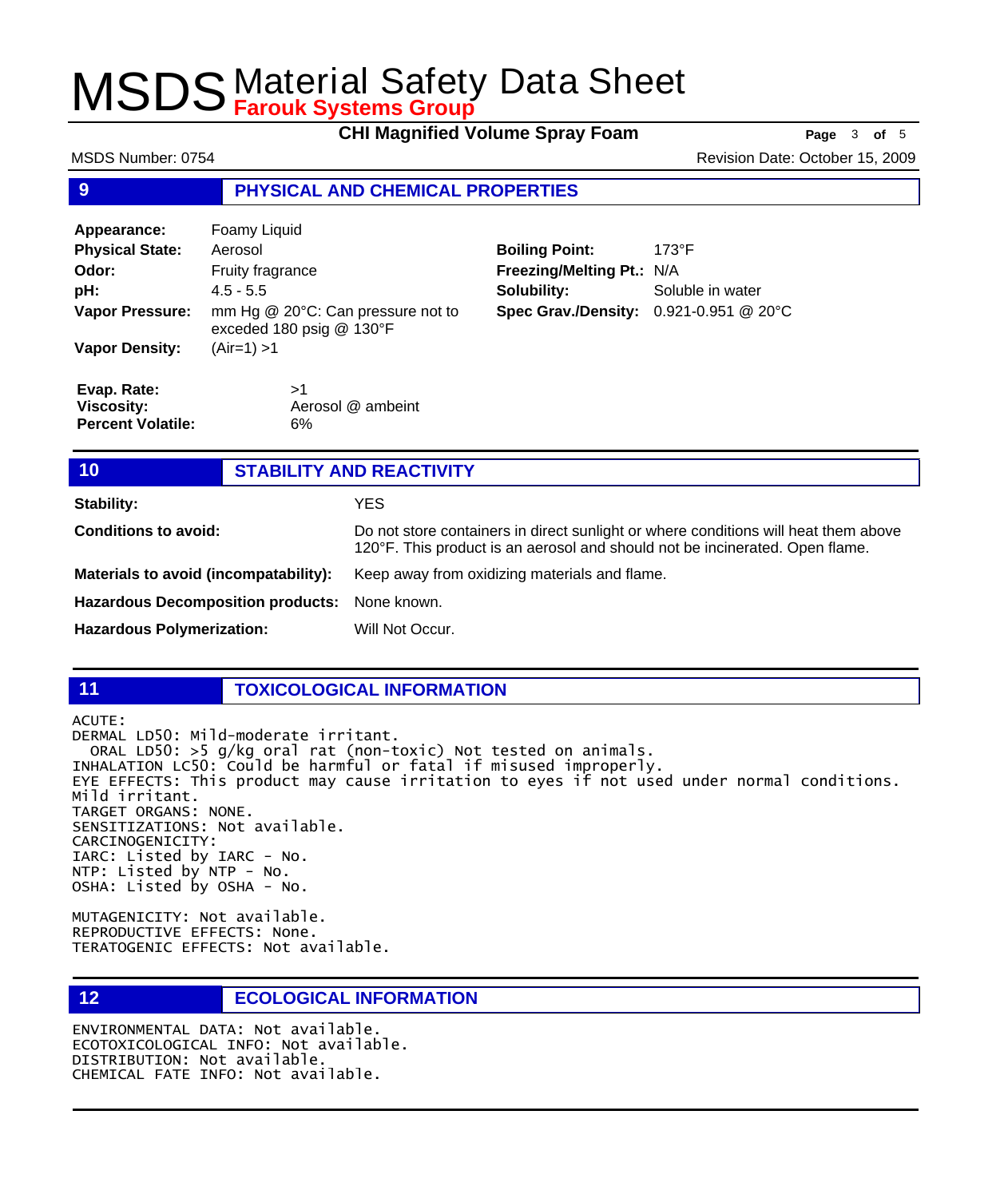**CHI Magnified Volume Spray Foam Page** <sup>4</sup> **of** <sup>5</sup>

MSDS Number: 0754 **Alternative Controllers and Controllers** Revision Date: October 15, 2009

#### **13 DISPOSAL CONSIDERATIONS**

US EPA Waste Number and Descriptions:

DISPOSAL METHOD: Controlled release of diluted product into a biological wastewater treatment plant. COMPONENT WASTE NUMBER: No EPA Waste Numbers are applicable for this product's components. DISPOSAL INSTRUCTIONS: Dispose of waste material according to local, state and federal rules and regulations.

**14 TRANSPORT INFORMATION**

This product is regulated as a hazardous material by the United States (DOT) or Canadian (TDG) transportation regulations.

DOT CLASSIFICATION: Shipping Name: Consumer Commodity Class: ORM-D

IMDG CLASSIFICATION: Shipping Name: AEROSOLS, UN1950, Limited Quantities. Class: 2.1

IATA CLASSIFICATION: Shipping Name: Consumer Commodity, ID8000 Class: 9, Miscellaneous Pkg Inst - 910

Inside the United States CHEMTREC

1-800-424-9300 1-703-527-3887

**15 REGULATORY INFORMATION**

UNITED STATES: SARA TITLE III (Superfund Amendments and Reauthorization Act) 311/312: Acute, Fire, Sudden Release (Propane, Butane, Isobutane);Acute and Fire Hazard (Propane, Butane, Isobutane)

313 REPORTABLE INGREDIENTS: None noted. TITLE III NOTES: None. CERCLA(Comprehensive Response, Compensation, and Liability Act) CERCLA RQ: None. TSCA(Toxic Substance Release Act) TSCA REGULATORY: All ingredients are listed in the TSCA Inventory. California Proposition 65: Not regulated.

CANADA: WHMIS(WORKER HAZARDOUS MATERIAL INFORMATION SYSTEM) This product is WHMIS controlled. CANADIAN INGREDIENT DISCLOSURE LIST: None CANADIAN ENVIRONMENTAL PROTECTION ACT: All intentional ingredients are listed on the DSL(Domestic Substance List). EUROPEAN COMMUNITY:

EU REGULATORY: All intentional ingredients are listed on the European's EINECS Inventory. STATE REGULATIONS: Not available. LOCAL REGULATIONS: Not available.